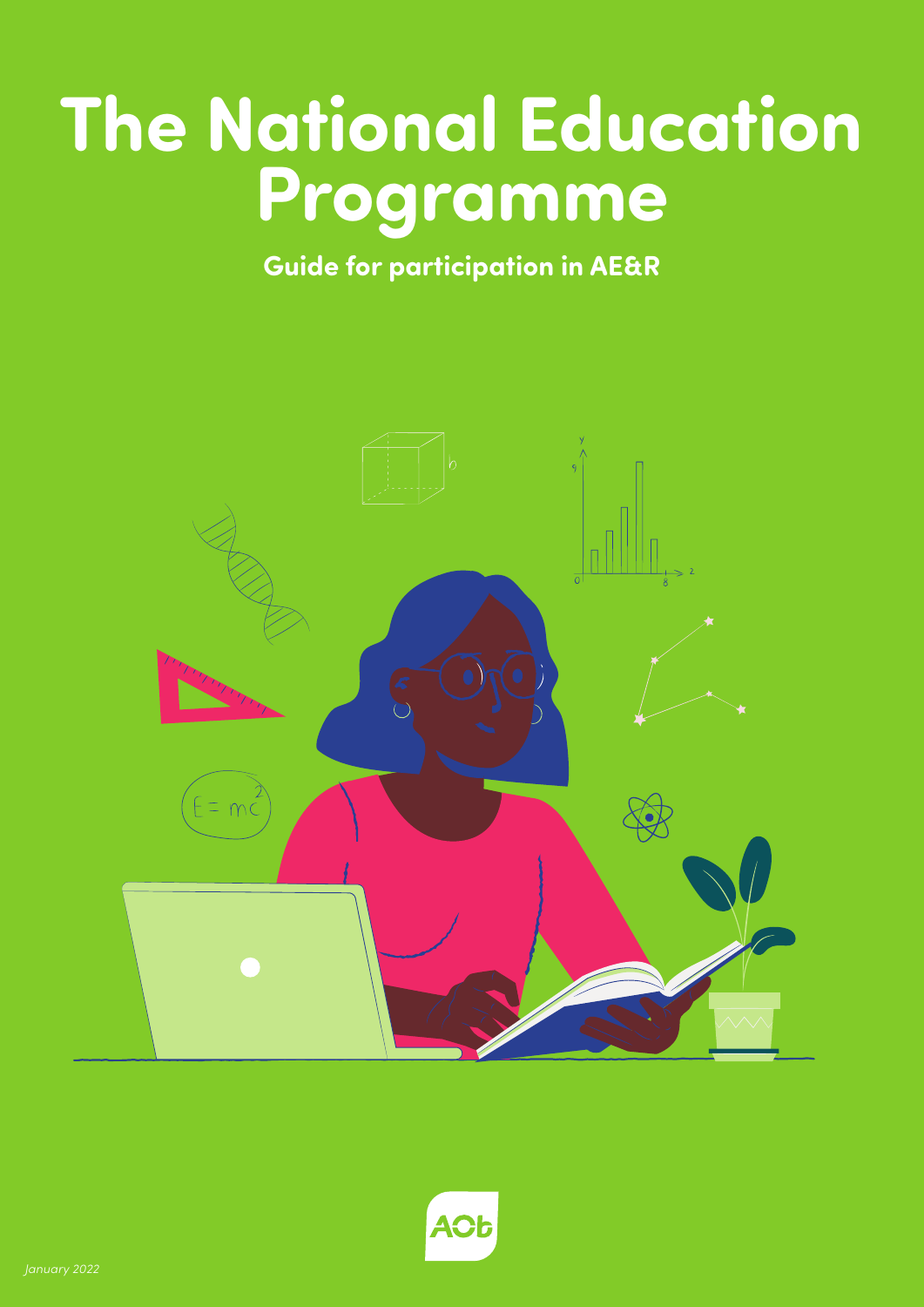**Institutions in the Academic Education & Research (AE&R) sector will receive funds from the National Education Programme on three different grounds:**

- **Compensation for lost income, for example from the halving of tuition fees.**
- **Structural resources for increasing student numbers.**
- **Incidental resources for the elimination of backlogs.**

As a representative advisory body, it is essential that you are aware how much money is being made available for your (part of the) university. Another, equally essential, question is how much of this money is structural and how much is incidental. The representative advisory body, the University Council, or the Student Council and Works Council, have a right of approval in relation to the university's choice of how and to what these funds are allocated. This is irrespective of whether these funds are incidental or structural. This also means they have a right of approval in relation to the formative choices made by the competent authority.

The question that always arises in this type of decision-making process is what do we decide centrally, and what has to be decided elsewhere. Depending on how much confidence the representative advisory body has in the influence lecturers can exert on decision-making within educational units on which the money is being spent, the universities' representative advisory bodies may demand more or less detailed decision-making and justification.

AOb provides a number of guides for the discussions between the representative advisory body and the competent authority. These guides are intended to provide items for discussion that can be included if appropriate to the situation at your institution.

- In times of corona, the pressure of work has increased significantly. If it is possible in terms of the labour market to take on more personnel, this option is all but unavoidable. This means that backlogs can be reduced for students and compensation provided for the additional efforts of colleagues during the period of the coronavirus pandemic. Don't think only of lecturers in this respect. Other roles within the institution may need more people on an incidental basis. The pressure of work can also be reduced by expanding part-time employment relationships, renewing temporary employment relationships or converting these into permanent contracts. **1**
- Good people are attracted by good working conditions. This means, among other things, that people should be recruited on the basis of job security. Flexible contracts have no place in this. We advise implementing a policy whereby everyone who has demonstrated their suitability being given a permanent contract after no more than one year. It is realistic to offer permanent contracts instead of temporary ones. After all, more money is being made available structurally to the AE&R sector because there are now once again more students in academic education than previously. As AOb, we are calling on employers to recruit the right people for the profession and **2**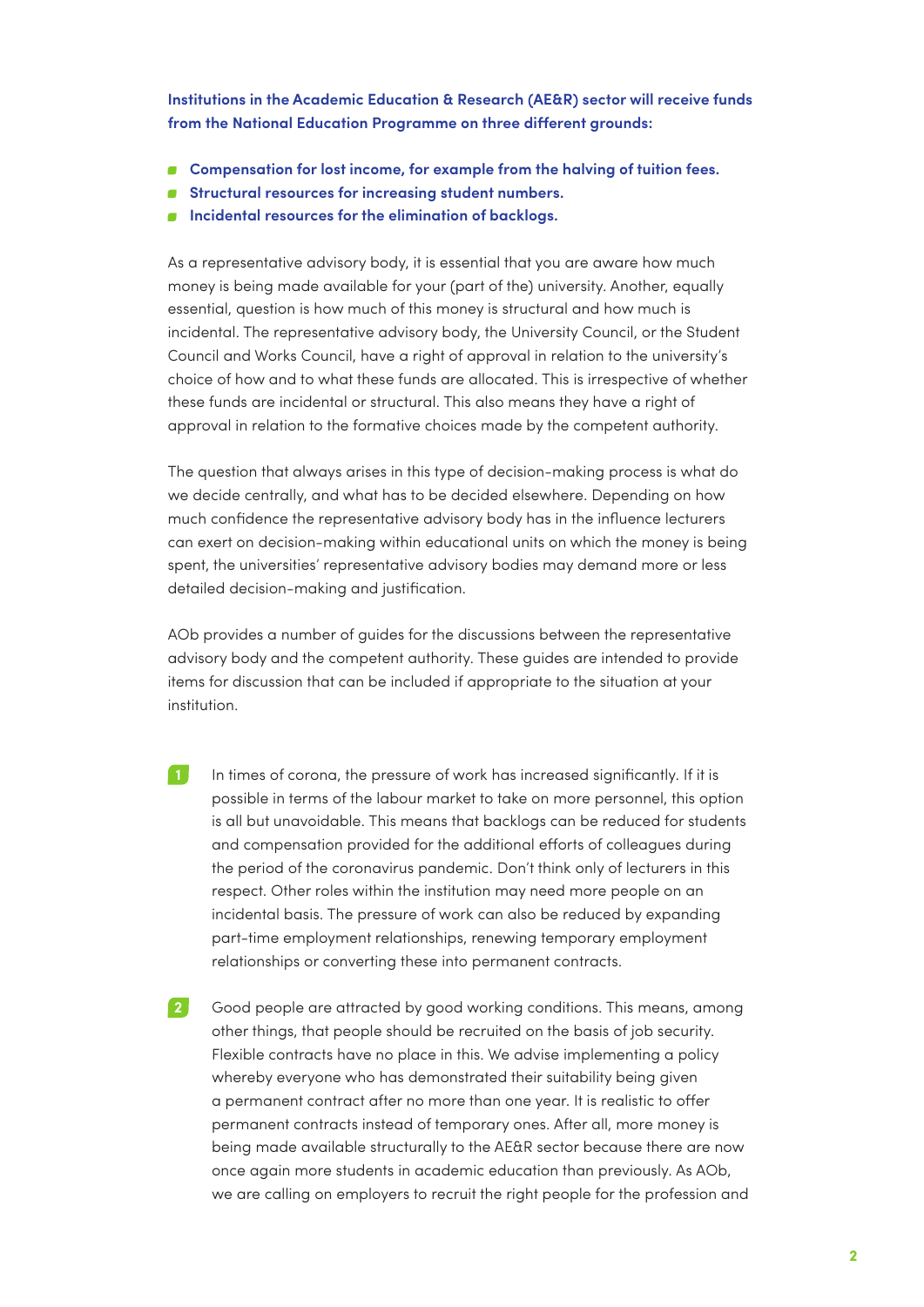to retain these with permanent contracts. Colleagues taken on during the past year and who are working well, should receive accelerated permanent employment contracts. In addition, AOb is urging awareness of having (overly) limited (permanent) employment contracts – for example at 0.15 FTE – as these are in principle just disguised on-call contracts. Perhaps unnecessarily, we once again stress the right of approval the personnel section of the representative advisory bodies has in relation to the choice of either permanent or flexible contracts. In recent years, many universities have demonstrated that they have maintained an unnecessarily large flexible shell.

- There is a need for student support. This requires a greater commitment of teaching and student support staff. Spending money on additional policy officers is therefore not a logical choice. **3**
- With the additional funds that are of a less structural nature, a bridge can be built to deal with ageing. For example, a shifting of tasks onto newly recruited personnel or personnel who are able to progress. The Vitality Pact in the Collective Labour Agreement for Dutch Universities offers the possibility for this. This allows older employees to continue in their role for longer, while their new colleagues get the chance to progress. **4**
- Discuss how the quality of education can be brought back to a good level, and maybe receive an additional impulse. Consider what is required to achieve this. Make use of the crisis as an opportunity to retain the good aspects of online working, but prevent for example contact time being reduced because explanations are available to students online. A new vision of education can help with a clear definition of the framework. **5**
- Changes in education (blended learning: a hybrid work/learning environment, online and physical) demands professionalisation. This means that good training and additional support are essential. This requires sufficient funds, but above all also sufficient time being available. Only then can this transition be successful. Experience shows that in times of great pressure of work, the time dedicated to allowing the personnel to take additional courses or re-training is the first to be sacrificed. So ensure that this professionalisation is sufficiently facilitated in terms of the structural dedication of both time and money. **6**
- Ensure that research that is associated with the education is actually linked to the education, so that innovations and knowledge acquired can find their way directly to the future users of these: the students. Facilitate the lecturers and aspiring professors sufficiently that they are able to take up both physical teaching and research activities again, and where necessary catch up. **7**
- Attention must be devoted to the welfare of students and employees. Where necessary, reinforce professional support in this area, so that requests for help are signalled in time and promptly dealt with, so these don't get neglected or passed back to the individual student or employee. **8**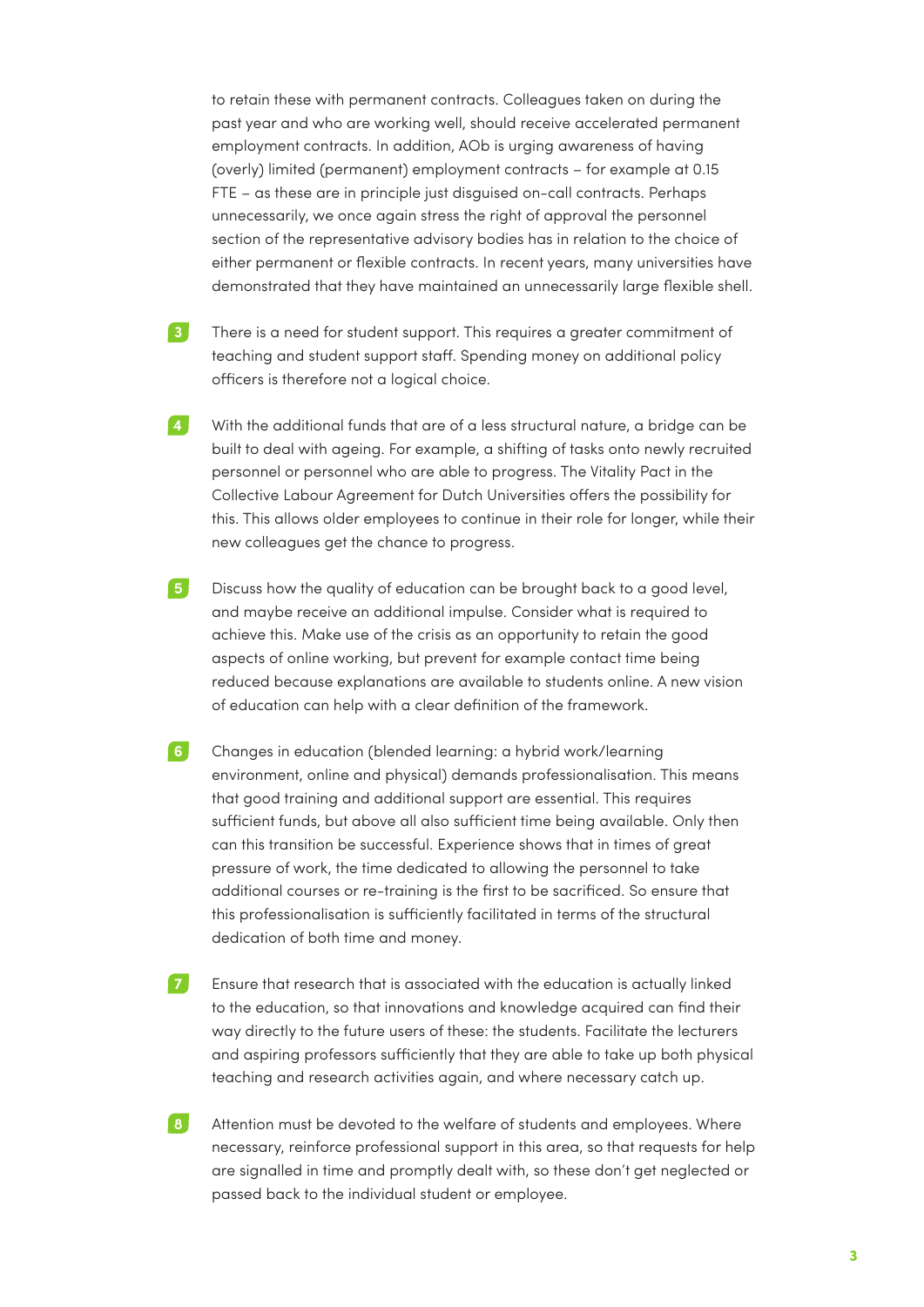- The justification required by the ministry is not the only important aspect. The agreements with the representative advisory body on the use of resources must also be monitored by the representative advisory body. Clear agreements concerning exactly where the hours and Euros should be committed have proven of great importance in subsequently determining whether the resources have in fact been spent in accordance with the agreements. Agreements can also be made within university's local consultations on the monitoring of personnel policy based on the National Education Programme funds. This local consultation and the representative advisory bodies can consult among themselves on this. **9**
- Evaluation is important in distinguishing effective and less effective interventions from one another, also into the future. **10**